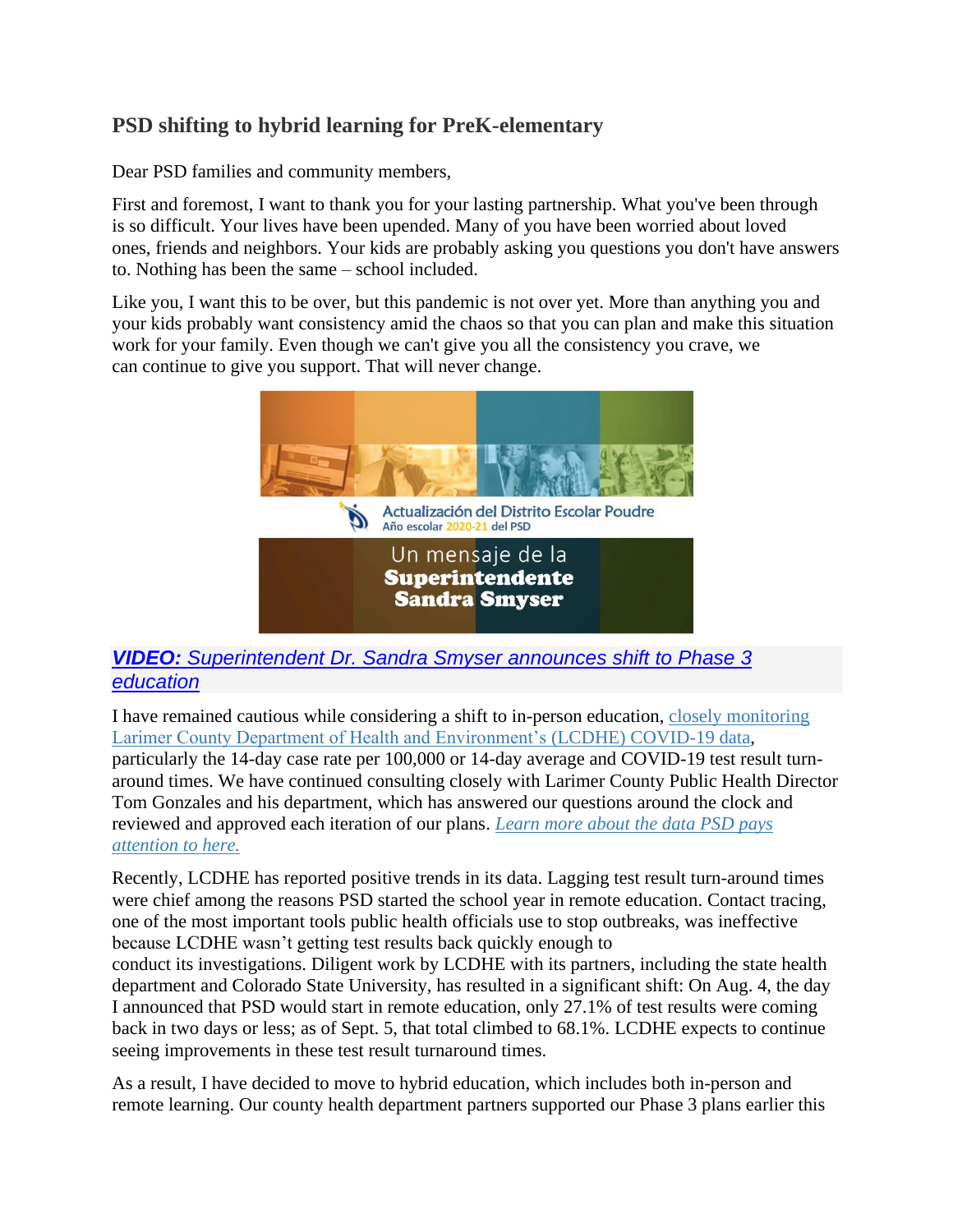school year and approved them once again. **Our updated, comprehensive plan is forthcoming. In the meantime, here's what you need to know:**

### **Plans for Early Childhood Education:**

Preschool students will return to in-person education Oct. 5. Early Childhood Education will communicate more information directly with their families.

### **Plans for elementary:**

Remote education continues to be most challenging for the youngest of our elementary students. For that reason, K-2 students will make the shift to hybrid education (a combination of remote and in-person learning) two weeks earlier than originally planned. As you will see in the schedules below, we are NOT bringing 100 percent of PSD students back at once for in-person learning five days a week. We will follow a phased approach, bringing in different grades over time in our Phase 3 – [Hybrid in-school/remote](https://www.psdschools.org/node/1559%22%20/h%20%20HYPERLINK%20%22https:/www.psdschools.org/node/1559%22%20/) learning model. I believe it is important for us to return to in-person learning with a smaller number of students in our buildings so that we can monitor the impact of this transition on our students, families, staff and community. This approach allows us to be as responsive as possible and to take the appropriate steps to respond should we see case outbreaks as a result.

#### **Here's what elementary families can expect:**

- **Oct. 5 – 16:**
	- o Grades K-2 in Phase 3 Hybrid In-Person/Remote Learning *(see schedule below)*
	- o Grades 3-5 in Phase 1 Remote Learning
- **Oct. 19:**
	- o Grades K-5 in Phase 3 Hybrid In-Person/Remote Learning *(see schedule below)*

#### **Phase 3 schedule**

*All students have been assigned to an A or B group. Please check [ParentVUE](https://www.psdschools.org/ParentVUE) for your student's assignment.*

- "A group" attends school Mondays and Wednesdays (full days) with remote learning Tuesdays, Thursdays, and Fridays.
- "B group" attends school Tuesdays and Thursdays (full days) with remote learning Mondays, Wednesdays, and Fridays.
- On Fridays, all students in remote education.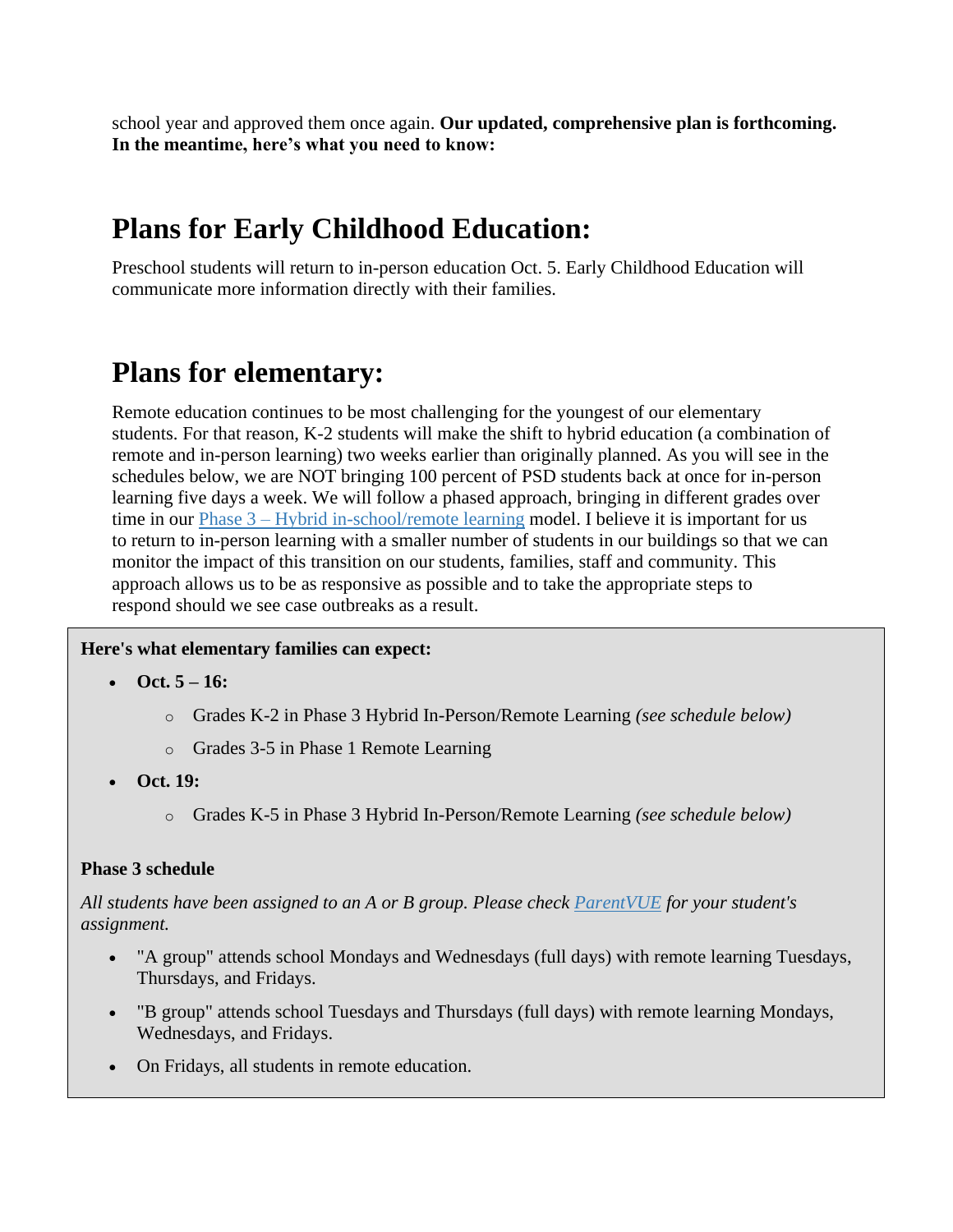## **Plans for middle/high school:**

We continue to target Oct. 19 to begin in-person learning for our secondary students and will share more details the week of Sept. 28. As with our elementary schools, we plan to return to inperson learning at the secondary level in a phased, hybrid approach. *[More info about PSD phases](https://www.psdschools.org/psd2020-21)  [of education here.](https://www.psdschools.org/psd2020-21)*

### **Health and safety protocols for students and staff:**

**Face coverings:** Staff and students **will be required to wear face coverings** in school.

- Parents/guardians are responsible for providing face coverings (which must follow [county guidance](https://www.larimer.org/health/communicable-disease/coronavirus-covid-19/face-coverings-and-masks) and cover the nose and mouth).
- "Mask breaks" will take place periodically and outdoors for health department-approved time without face coverings.
- Students will be allowed to take their cloth face masks off for recess, following public health guidelines.
- There may be rare instances when students with disabilities or some medical conditions may be exempt.

**Important safety protocols will be in place at all schools** to limit the spread of COVID-19. Among those are:

- We expect all students, staff and families to follow all health and safety protocols, guidelines and procedures this school year to keep everyone as safe as possible.
- Families must check their student(s) for [COVID-19 symptoms](https://www.larimer.org/health/communicable-disease/coronavirus-covid-19/protecting-our-community-0) daily and not send them to school if they are ill or have a fever of more than 100.4 degrees Fahrenheit.
- All staff are required to use the [COVID-19 Daily Screening app](https://eweb2.psdschools.org/HealthEnvironmentTracker/Staff/Form/Dashboard) and must get a "green" light" from the app to work before entering a PSD facility. Staff who are sick must stay home.
- Staff or students experiencing COVID-19 symptoms or are otherwise sick should report to the nurse's office where they will be evaluated. Parents/guardians will be contacted and asked to pick their student up from school, if it is determined they are [too sick to be](https://www.cdc.gov/coronavirus/2019-ncov/if-you-are-sick/steps-when-sick.html)  [at school.](https://www.cdc.gov/coronavirus/2019-ncov/if-you-are-sick/steps-when-sick.html)
- Follow the three W's: Wear a mask, watch your distance, wash your hands. Separate students into cohorts, as possible, to reduce close contact (LCDHE defines as less than 6 feet and more than 10 minutes) and possible COVID-19 exposure and to allow for contact tracing as necessary.
- Enhanced cleaning of high-touch surfaces and sanitizing of buildings and restrooms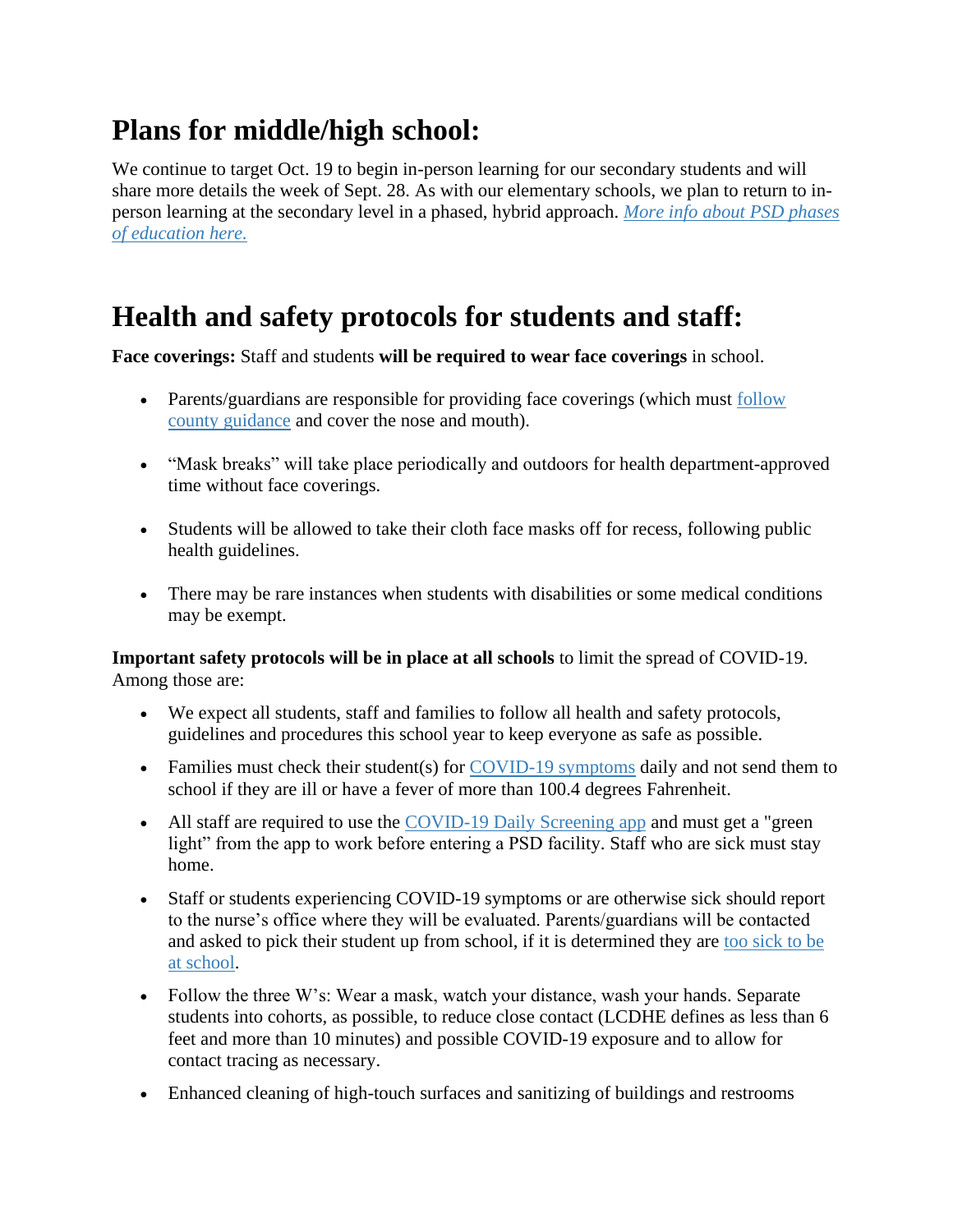- No visitors or volunteers will be allowed in schools until January 2021.
- Field trips for all grade levels are canceled until January 2021.
- There will be no clubs or extracurricular activities in-person at the elementary level. Secondary grades may offer some athletics, clubs and extracurricular activities that follow public health protocols.
- PSD buildings will feature common health and safety signage.
- Learn more on [PSD's Health and Safety web page.](https://www.psdschools.org/node/1568)

### **If there is a case:**

We anticipate there will be cases and outbreaks in PSD that will lead to quarantines of classrooms, school closures and shifts back to  $Phase 1 - Remote education - likely with little$  $Phase 1 - Remote education - likely with little$  $Phase 1 - Remote education - likely with little$ notice. PSD follows current health guidance, including from the Colorado Department of Public Health and Environment and Larimer County Department of Health and Environment. LCDHE guidance is subject to change per state orders.

- Review the [most-recent CDPHE guidance](https://covid19.colorado.gov/cases-and-outbreaks-child-care-schools#:~:text=Schools%20and%20child%20care%20providers%20are%20required%20to%20report%20all,providers%20an%20report%20outbreaks%20by%3A&text=Calling%20CDPHE%20at%20303%2D692%2D2700.) for cases and outbreaks in schools that PSD will follow.
- Review the [most-recent LCDHE guidance for schools](https://docs.google.com/document/d/1izrGvHmuDQ79y7Js4W1mmms0t170vJGmV_rQnqQw6qg/edit) that PSD will follow.
- PSD's COVID-19 contact tracing liaison works closely to evaluate possible exposure to and positive cases of COVID-19 among PSD staff and students in partnership with LCDHE contact tracing experts assigned to PSD.
- LCDHE [conducts contact-tracing investigations](https://www.larimer.org/health/communicable-disease/coronavirus-covid-19/contact-tracing) in partnership with PSD. Answer the call: It's imperative that our families, students and staff answer the health department's call and share timely, accurate information to help minimize outbreaks in our community. LCDHE and PSD maintain confidentiality.
- For each case, PSD works with LCDHE to communicate (i.e. LCDHE notifies people if they are close contacts and need to quarantine) to targeted staff and/or parents/guardians.

# **Meals:**

PSD will continue to offer free breakfast and lunch to all students (18 and younger). Kitchens will be open at elementary schools, to serve elementary students on the days they are at school for in-person education. The district is finalizing distribution plans for secondary and PSD Virtual students, as well as elementary students on the days they are not at school. More information will be shared as soon as possible.